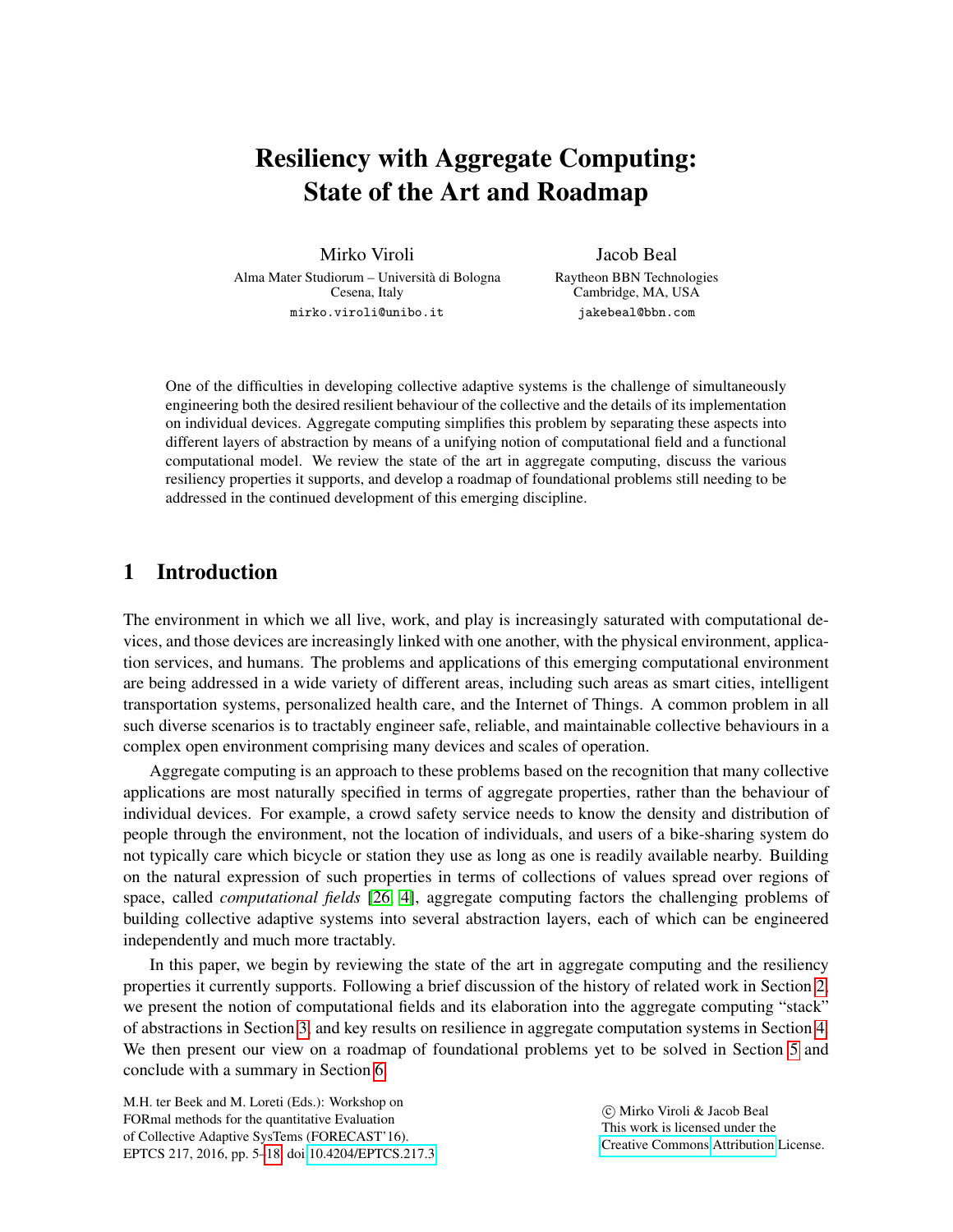### <span id="page-1-0"></span>2 History of Related Work

Engineering collective systems has long been a subject of interest in a wide variety of fields, from biology to robotics, networking to high-performance computing, and many more; a thorough survey of this history may be found in [\[4\]](#page-11-0), which we summarise here. As the foundational issues of engineering collective adaptive systems remain the same, particularly when dealing with systems embedded in geometric space and having goals linked to that space (also known as spatial computers), a number of common themes have emerged across the multitude of approaches that have been developed. In particular, there are several clusters of approaches to construct collective adaptive computational behaviours in heterogeneous networks that are identified in [\[4\]](#page-11-0):

- Approaches addressing foundation of group interaction in complex environments mostly extend the archetype process algebra  $\pi$ -calculus, which models flat compositions of processes, with various versions of environment structure [\[10,](#page-11-1) [11,](#page-11-2) [28\]](#page-12-1), shared-space abstractions [\[9,](#page-11-3) [36\]](#page-13-1), and attributebased ensembles [\[31\]](#page-13-2),
- Device abstraction languages do not provide adaptivity per se, but allow a programmer to focus on adaptivity by making device interaction implicit (e.g., TOTA [\[26\]](#page-12-0), MPI [\[27\]](#page-12-2), NetLogo [\[34\]](#page-13-3), Hood [\[38\]](#page-13-4)),
- Pattern languages generally provide adaptive means for composing geometric and/or topological constructions, but little computational capability (e.g., Origami Shape Language [\[29\]](#page-12-3), Growing Point Language [\[14\]](#page-12-4), ASCAPE [\[22\]](#page-12-5)),
- Information movement languages are the complement of pattern languages, providing means for summarizing from space-time regions of the environment and streaming these summaries to other regions, but little control over the patterning of that computation (e.g., TinyDB [\[25\]](#page-12-6), Regiment [\[30\]](#page-12-7), KQML [\[19\]](#page-12-8)),
- General purpose spatial languages typically require more investment to use as they lack the specialisation of the other categories, but the general constructs they provide avoid the limiting constraints of the other categories (e.g., Protelis [\[33\]](#page-13-5), Proto [\[3\]](#page-11-4), MGS [\[20\]](#page-12-9)).

Overall, the successes and failures of these language suggest, as observed in [\[5\]](#page-11-5), that adaptive mechanisms are best arranged to be implicit by default, that composition of aggregate-level modules and subsystems must be simple, transparent, and result in highly predictable behaviours, and that large-scale collective adaptive systems typically require a mixture of coordination mechanisms to be deployed at different places, times, and scales.

## <span id="page-1-1"></span>3 Aggregate Programming Approach

Aggregate computing is an approach that aims to draw on the successes of past approaches to produce a generalised means of programming collective adaptive systems. Most specifically, the aggregate computing paradigm is grounded in three main concepts: *(i)* the reference "machine" over which collective adaptive applications run is abstracted to a distributed – yet conceptually single – computational device, *(ii)* the reference "elaboration process" for that machine is the manipulation of a "collective data-structure" physically distributed through part or all of the surrounding environment; and *(iii)* computation is carried out by cooperation of devices, achieving resiliency by self-organisation. This approach may then be implemented by the approach of layered abstractions depicted in Figure [1,](#page-2-0) incrementally connecting the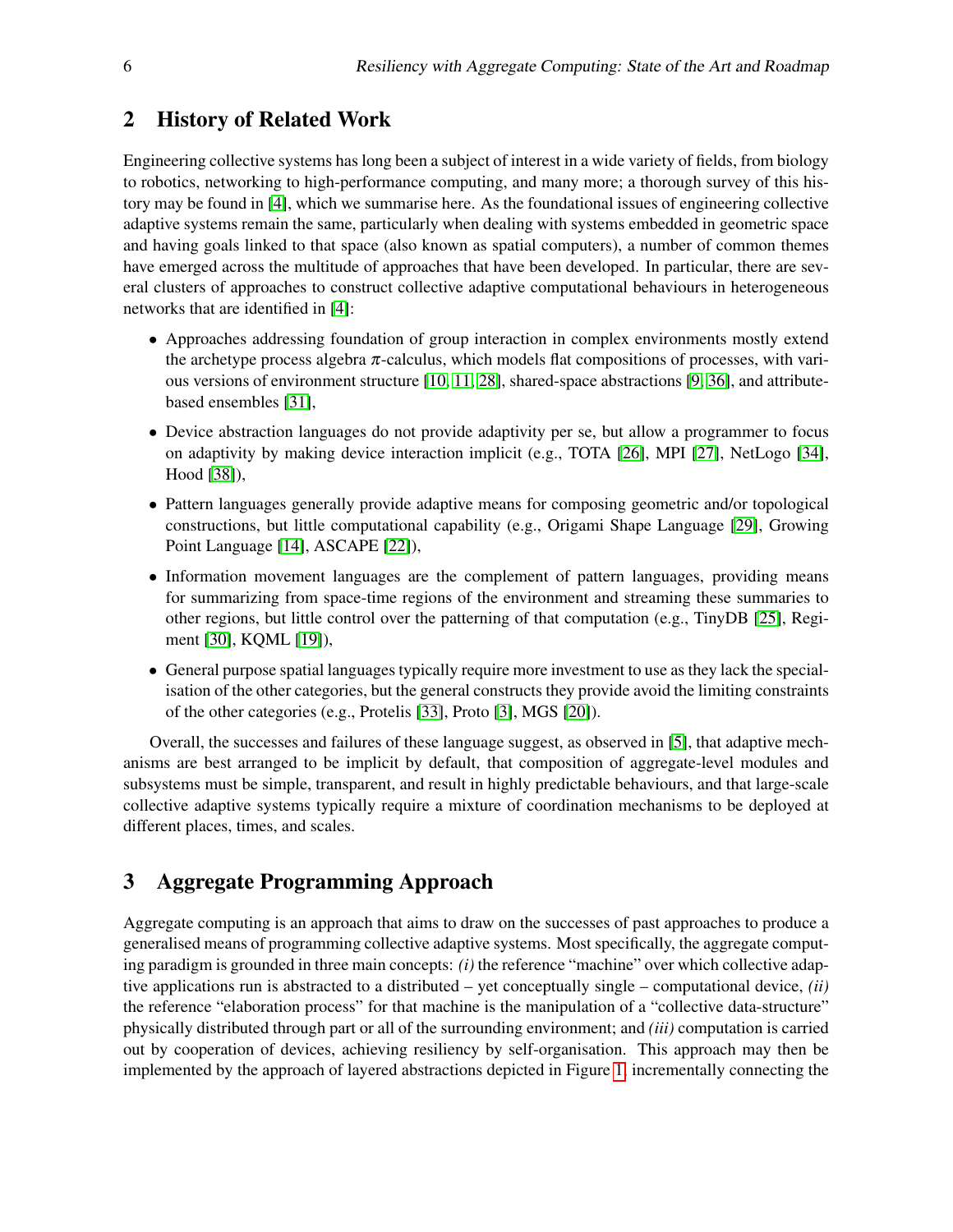

<span id="page-2-0"></span>Figure 1: Layers of aggregate computing, adapted from [\[5\]](#page-11-5)

capabilities of single devices to the development of collective adaptive applications. The remainder of this section describes each of these layers in turn.

#### 3.1 Computational Fields

A first key question is: what should be the shape of a "collective data-structure" manipulated with aggregate computing? Given the tight connection with physical space for the typical application scenarios we address, we consider collections of values, with each value situated in a specific point of the physical space, and at the time that value has been produced by a device, either directly by a sensor, or as result of some computation. We define the *domain* of such a collection as a set of space-time points, called *events*; note that such events correspond to computational actions (e.g., sensing, actuation, local computation) executed by some device embedded in the spatial environment. For any event  $\varepsilon$  we can thus identify a position *p* in space, a moment in time *t*, and a device *d* which computed it (under space and time coordinate system). In line with previous works such as [\[26,](#page-12-0) [36,](#page-13-1) [6\]](#page-11-6), we hence rely on the notion of *computational field* (or field for short), defined as a map from a domain (giving the required details of the computational environment) to some set of computational values (e.g., Booleans, numbers, or any complex computational object up to a higher-order description of aggregate behaviour).

We sometimes refer to *field evolution* (instead of just a field) to emphasise how computed values evolve over both space and time, and *field snapshot* as a field over a subset of a domain selecting values at a given moment in time—i.e., selecting the last value available in each device at that time. Computational fields are a very general mechanism, useful to various purposes; one can model inputs coming from the environments as a sensor field, outputs as an actuator field, system knowledge as a data field, any intermediate results of computation as a field of computed values, or the dynamically injected aggregate code to execute as a field of functions. So, critically, any aggregate computation can be seen as a function from fields to fields, where input and output should have the same domain.

As the shape of a computational field has been clarified, let us consider a second key question: how does our space-time notion of collective data-structure affect the computational model? In general, com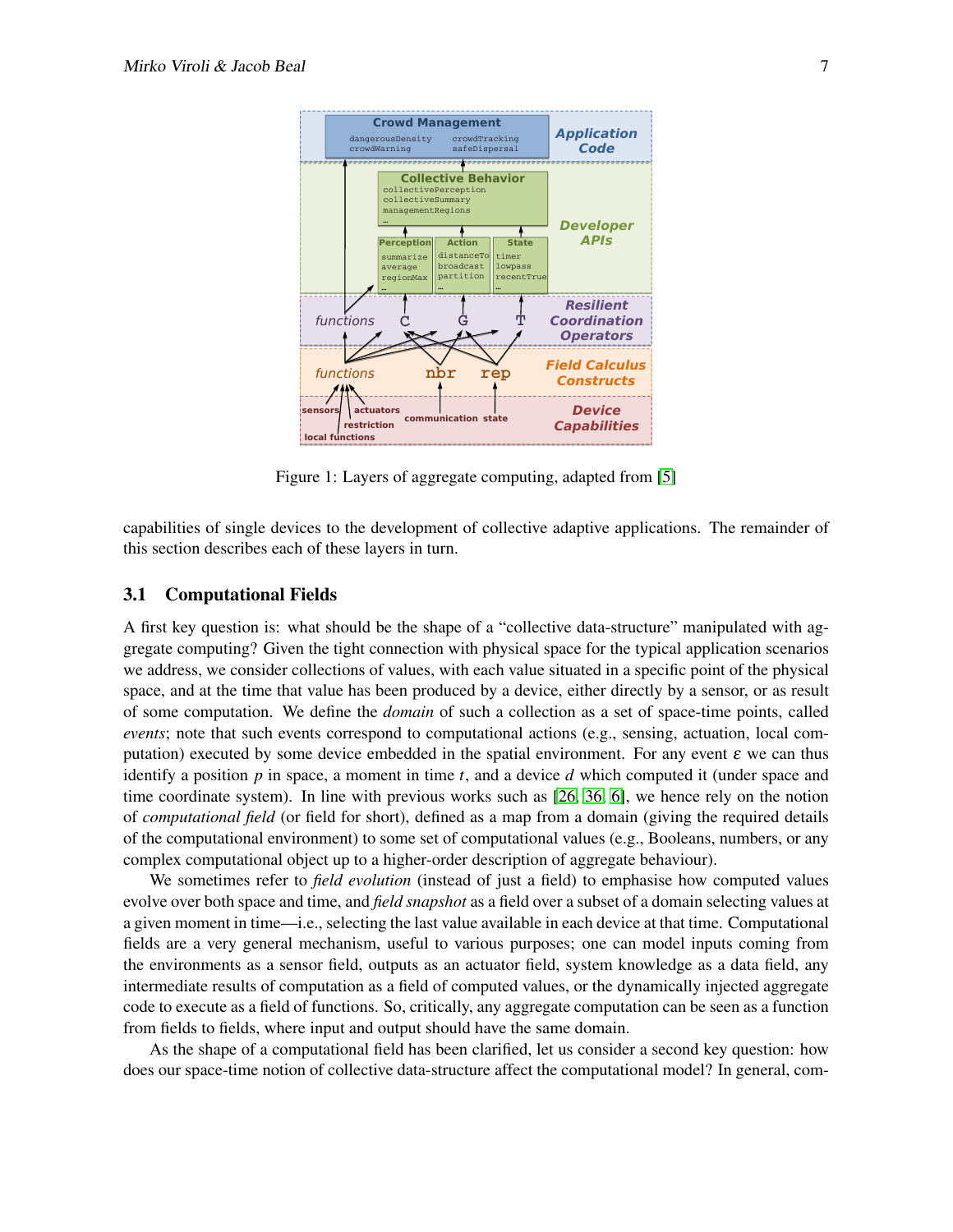putation of a value at a given event  $\varepsilon$  should depend on some contextual information, certainly including results of computations at the previous event at  $\varepsilon$ 's device and information produced by sensors at  $\varepsilon$ . Additionally, some notion of local device-to-device interaction is considered. Embedded in a domain (and depending on application-specific aspects) there is a binary notion of proximity, dictating when two devices are in the neighbouring relation. It is then assumed that computation of a value at a given event  $\varepsilon$  can depend on the value at events corresponding to the latest computation at neighbouring devices, that is, assuming a communication that transferred information from a device to its neighbourhood. Depending on the specific computation to achieve, in particular, neighbouring devices can be restricted to consider only those belonging to a common "subdomain," identifying those devices that cooperatively bring about a common computational goal.

So to recap, computing with fields can be done by leveraging devices' ability to connect with sensors and actuators, to locally compute functions as usual and keep track of results over time, and to communicate with neighbours and possibly do so restricting the proximity relation. As shown in Figure [1](#page-2-0) (bottom), it is on top of this lowest layer of device mechanisms, and on the notion of field, that aggregate computing grounds and builds higher-levels computing models.

#### 3.2 Field Calculus

The field calculus (as expressed in its higher-order version in [\[17\]](#page-12-10)) is the foundation of aggregate computing, as it provides a core language with formalised syntax, semantics and properties, on top of which more accessible programming languages can be built, and resiliency properties can be proven by construction or formal reasoning. The core idea of field calculus is to express computations by a functional language with the "everything is a field" philosophy. Given an external environment, namely a domain and sensors' values, each expression defines a field on that domain, and function application is a key ingredient that allows one to define reusable behaviour in terms of declaratively-specified transformation from fields to fields; in fact, any field computation takes field evolutions as input and produces a field evolution as output. For example, given an input of a Boolean field mapping certain devices of interest to true, an output field of estimated hop-by-hop distances to the nearest such device can be constructed by iterative aggregation and spreading of information, such that as the input changes the output changes to match. The field calculus succinctly captures the essence of field computations, much as  $\lambda$ -calculus [\[13\]](#page-11-7) does for functional computations or FJ [\[21\]](#page-12-11) does for object-oriented programming. A field expression e is constructed and manipulated using three syntactic program constructs:

• Functions:  $e_{\lambda}(e_1,...,e_n)$  applies the function yielded by  $e_{\lambda}$  to arguments  $e_1,...,e_n$ , with callby-value semantics. Such a function can be a "built-in" primitive (any stateless mathematical, logical, or algorithmic function, possibly in infix notation), a sensor or actuator, a function literal " $(x_1,...,x_n)$  => e" or a user-defined function f defined as "*def*  $f(x_1,...,x_n)$  {e}". For instance,  $1 + 2$  gives a flat field mapping each event to 3, *sns-temp()* the field of temperatures,  $((x) = > x + 1)(0)$  gives 1 everywhere, and  $mux(e_b, e_1, e_2)$  computes fields out of  $e_b$ ,  $e_1$  and  $e_2$ , and gives at each event the result given by  $e_1$  where  $e_b$  is true and  $e_2$  where  $e_b$  is false. Importantly, since  $e_{\lambda}$  is an expression it actually provides a field, namely, a field of functions which could change over space and time: in that case, the resulting field is obtained by preventing information flow between events where evaluation of  $e_{\lambda}$  differ. Thus, for example,  $(mux(e_{b}, +, -))(2,1)$  splits the domain in two subdomains depending on the  $true/f$  alse evaluation of  $e_b$ , and computes  $2+1$ in one and  $2-1$  in the other.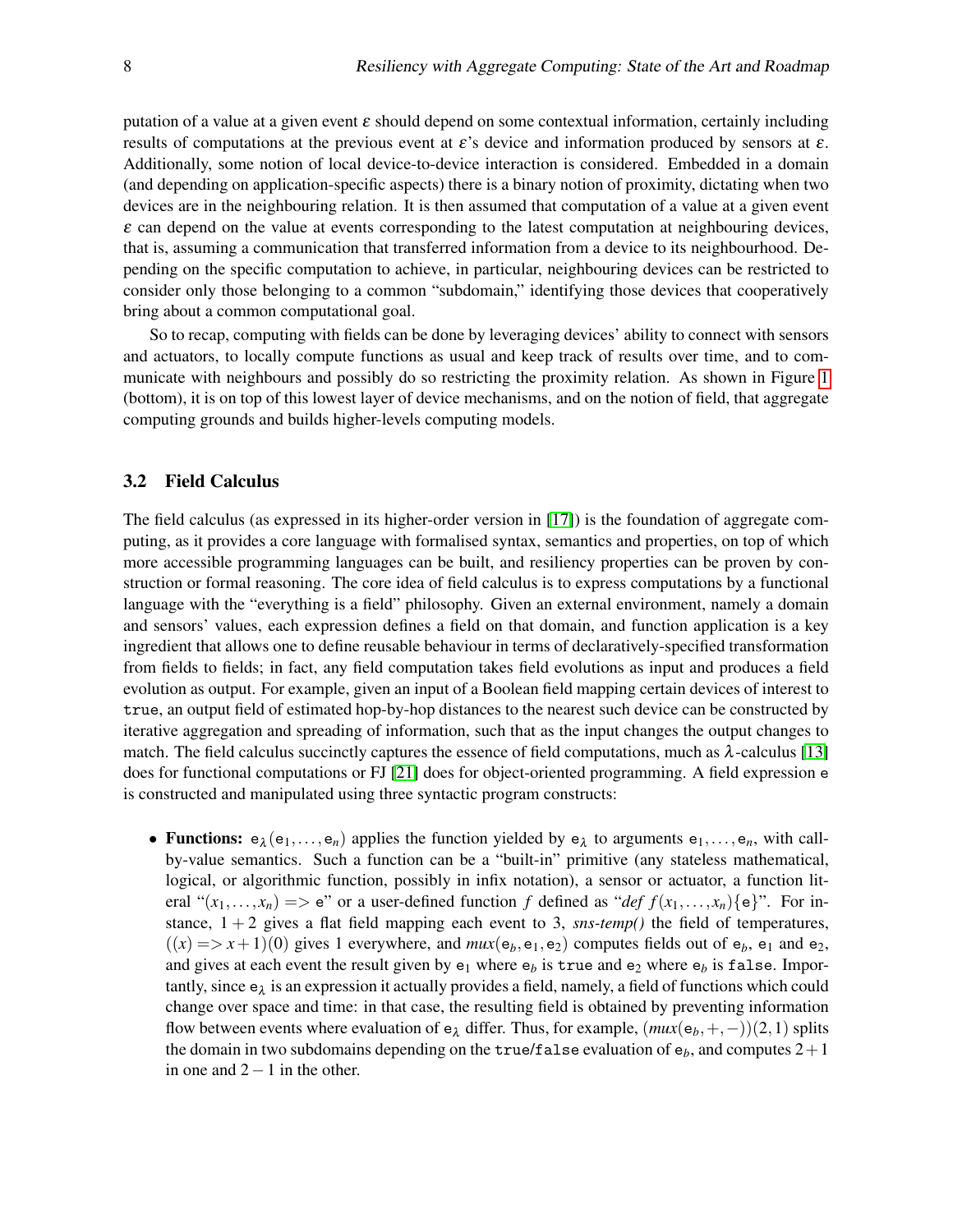- **Dynamics:**  $rep(e_0) \{e_{\lambda}\}\$  defines a field holding the evaluation of  $e_0$  initially, and being updated at each event on a device by applying  $e_{\lambda}$  to the value held at previous event on the same device. For instance,  $rep(0)\{(x) = x + 1\}$  gives a field counting the number of events at each device.
- Interaction: *nbr*(e) gathers at each event a map from all neighbours to their latest resulting value of computing e. A special set of built-in "hood" functions can then be used to summarise such maps back to ordinary expressions. For instance, *sumHood*(*nbr*{1}) counts the number of neighbours at each event.

An example using the various constructs is the following distance (or gradient) function:

```
def distance(source){
     rep(infinity){
         (d) => \max(\text{source}, 0, \min \text{Hood}(\text{nbrRange}) + \text{nbr}\{d\}))}
}
```
coloring field calculus keywords red, built-in functions green, and user-defined functions blue. This code estimates distance d to devices where source is true: it is initially infinity everywhere, and is computed over time using built-in selector mux to set sources to 0 and other devices by the triangle inequality, taking the minimum value obtained by adding the distance to each neighbour (as given by sensor *nbrRange*) to its estimate of d (obtained by *nbr*).

Critically, this aggregate-level model of computation over fields can also be "compiled" into an equivalent system of local operations and message passing actually implementing the field calculus program on a distributed system [\[16,](#page-12-12) [17\]](#page-12-10). In particular, it defines the *computation round* behaviour, framed as a single computable function to be applied at any event.

#### 3.3 Building Blocks and Libraries

A key advantage that aggregate programming inherits from managing computational fields functionally (as distinct from other approaches in which this is done either by diffusion/aggregation rules embedded into data items [\[26\]](#page-12-0), or chemical-like rules embedded in "space" [\[37\]](#page-13-6)) is that it intrinsically supports compositionality. Out of many different algorithms one can express, it is possible to factor out common behaviour into reusable functional components, all of which specify collective adaptive behaviour in terms of field-to-field transformation. As in all standard functional languages, this methodology results in the creation of complex APIs defining coherent layers of functions, where layers on top depend on layers below, raising the abstraction layer incrementally from basic ingredients to realisations of entire complex application services—see Figure [3](#page-1-1) (top).

Most notably, experience with programming at the aggregate level and analysis of self-organisation patterns as proposed in literature (see, e.g., [\[18\]](#page-12-13)), suggest that the three basic mechanisms one needs in order to ground complex applications include diffusion of information in the network as an advertisement mechanism, aggregation of distributed information as a sensing mechanism, and "evaporation" of information as a refresh mechanism. These three mechanisms can be generally supported by building blocks called G, C and T [\[5\]](#page-11-5), whose operation is illustrated in Figure [2](#page-5-1) and whose signatures are reported in Figure [3.](#page-5-2) As outlined in [\[35\]](#page-13-7), different implementations can exist for these building blocks, trading smoothness and speed in different ways. More importantly, though, a whole set of library functions can be built just on top of G, C and T, by composition of these functions with one another and local functions. Figure [1](#page-2-0) illustrates an example of the various sorts of APIs one can build, up to application services, e.g., used for large crowd management as described in [\[5\]](#page-11-5).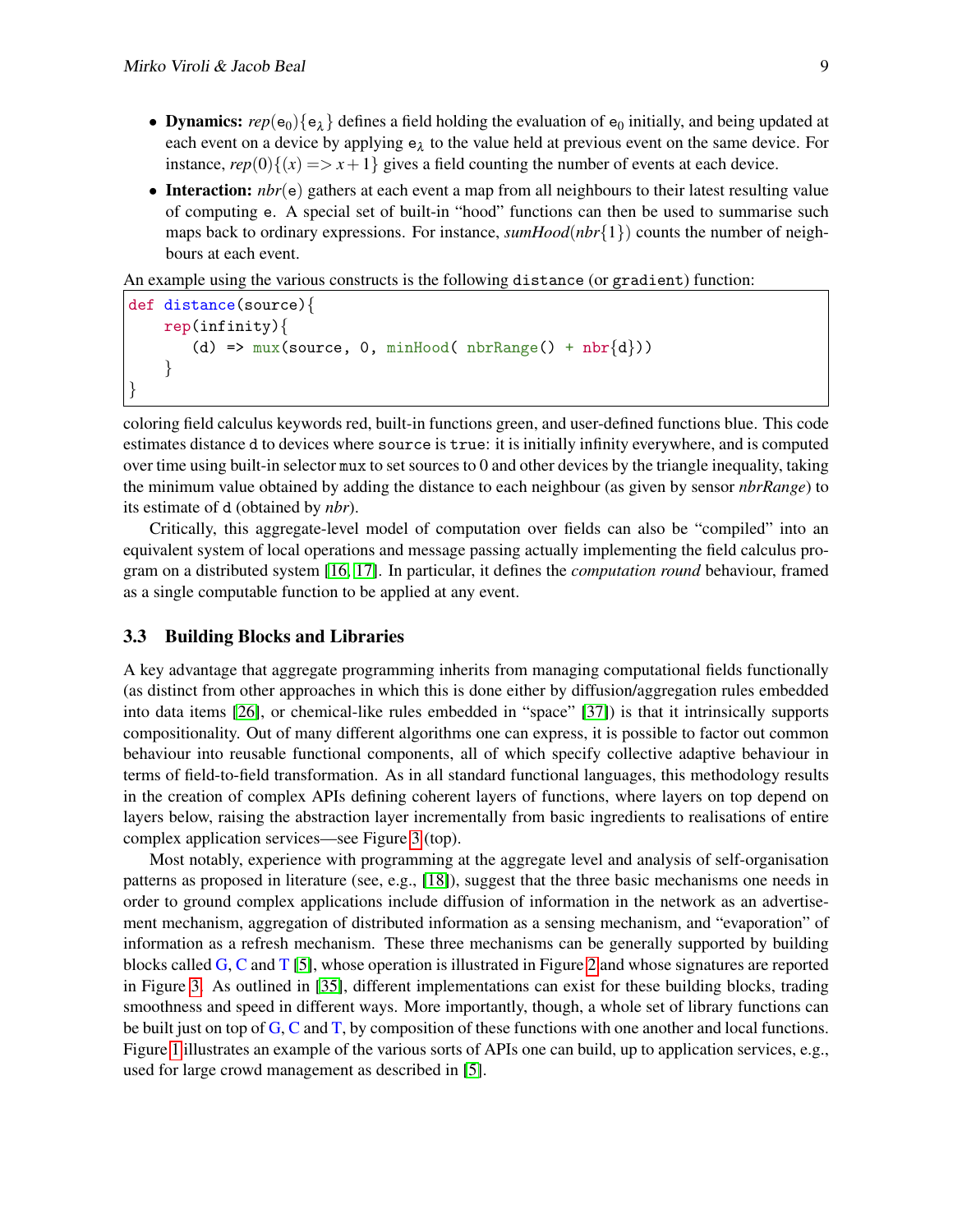

<span id="page-5-1"></span>Figure 2: "Building block" operators for distributed services: information-spreading (G), information aggregation  $(C)$ , and time evolution  $(T)$ , adapted from [\[5\]](#page-11-5)

*// Out of source, spread init value, following direction of metric, en-route applying accumulate* G(source,init,metric,accumulate) *// Gathers values of local down potential gradient, en-route accumulating and using null identity value* C(potential,accumulate,local,null) *// Locally apply decay function to initial value, until reaching floor value* T(initial,floor,decay)

<span id="page-5-2"></span>Figure 3: Signatures of building blocks

## <span id="page-5-0"></span>4 Results on Resilience

Resilience may be generally defined as the ability to adapt to unexpected changes in working conditions. It is a key property for collective adaptive systems to manifest, used to ensure that system goals can be achieved even in spite of certain classes of change. Particularly important is the ability of a computing framework to provide a high degree of *inherent* resilience. This means that the system specification produced at design-time does not explicitly deal with planning or execution of adaptation; rather, it is the underlying framework that is burdened with the goal of dynamically adapt to changes, autonomously finding ways for the system goals to be automatically achieved. Aggregate computing is a framework able to support inherent resiliency to a rather large set of changes, especially when coupled to specific techniques to structure a system specification. Technical results on resilience in aggregate computing are reviewed in this section.

### 4.1 Resilience to Occasional Disruption: Self-Stabilization

A typical resilience scenario is the one where a system is in good working condition until a certain occasional event from the environment creates some disruption: at that point, we wish the system to repair itself and eventually return to a good working condition. For computational fields, this notion has been formalised in [\[15\]](#page-12-14). A field expression e is said to *self-stabilise* if there exists a time *t* such that, if the environment (position and proximity of devices, and sensor fields) does not change in any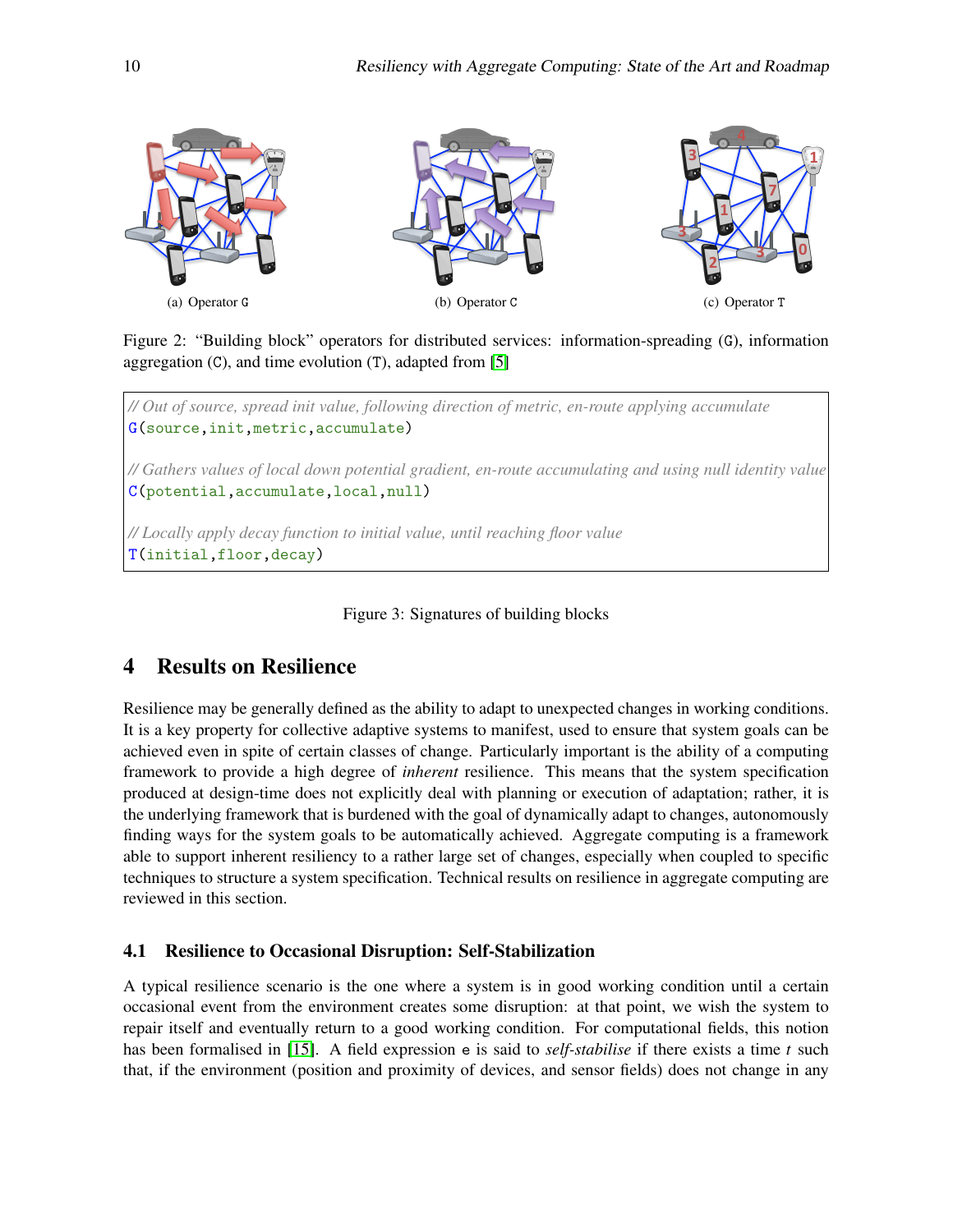$t' > t$ , then eventually, at a time  $t'' > t$ , the field resulting from e will no longer change either, i.e., it reaches a *self-stabilised state* (a field snapshot stable over time). Additionally, this self-stabilised state must be unique, depending solely on the stable state of the environment and on field expression e, and *not* on the field snapshot at time *t*. Put in another way, self-stabilisation of a field expression e implies that, given a stable state of the environment  $E$ , the resulting field necessarily eventually reaches a stable snapshot  $\phi_{\Theta,E}$  which solely depends on e and *E*:  $\phi_{\Theta,E}$  can be considered as the result of computation of e with "environmental condition" *E*. While the distance function given in the previous section enjoys this property, other similar functions are subtly not self-stabilising, like the following gossip function which keeps gossiping the minimum value of an input field across space and time [\[32\]](#page-13-8):

```
def gossipMin(field){
    rep(infinity){
       (v) => min(field, minHood( nbr{v}))}
}
```
This is not self-stabilising because field evolution never recovers from a change in which the input field (assuming it is taken from a sensor) temporarily flips to a very low value *v* at some event: even after the value rises back again, *v* keeps being gossiped in the network.

We here refer to self-stabilisation as a notion of "resilience to occasional disruption" because the above definition implies that in a situation of continuous changes in the environment, field evolution keeps chasing a self-stabilised state, but will reach it only if there is enough time following the last change. Hence, in a situation of continuous changes, self-stabilisation per se provides no guarantee of resilience.

Self-stabilisation is undecidable in general, given that computational rounds are not even guaranteed to terminate due to the universality of local computation. Thus, ensuring self-stabilisation is a matter of isolating fragments of the calculus that produce only self-stabilising field expressions. This problem has been addressed in [\[35\]](#page-13-7), where the following technical results are provided: *(i)* building blocks G, C and T are proved self-stabilising, and *(ii)* by generalising over them, a fragment of the field calculus guaranteeing self-stabilisation is identified. Most notably, such a fragment is closed under functional composition. As a result, any library or application built on top of  $G$ ,  $C$  and  $T$ , and avoiding direct use of rep (like those showed in Figure [1](#page-2-0) and in [\[5\]](#page-11-5)), is self-stabilising by construction.

### 4.2 Resilience to Device Distribution: Eventual Consistency

A weakness of the above property is that the result of computation, expressed as the stabilised field snapshot, may be highly dependent on network shape. Even small perturbations to the position of a device, to the proximity relation, or to the addition/removal of a device, can make the field stabilise to a completely different result. This means that even general aspects like the overall density of devices in a given portion of space can significantly affect the result of computation. A simple example is given by the following hop-count distance measure, estimating distances only based on the number of hops to a source:

```
def hopCountDistance(source){
     rep(infinity){
          (d) => \text{mux}(\text{source}, 0, \text{minHood}( \text{nbr}\{\text{d}\} + 1))
```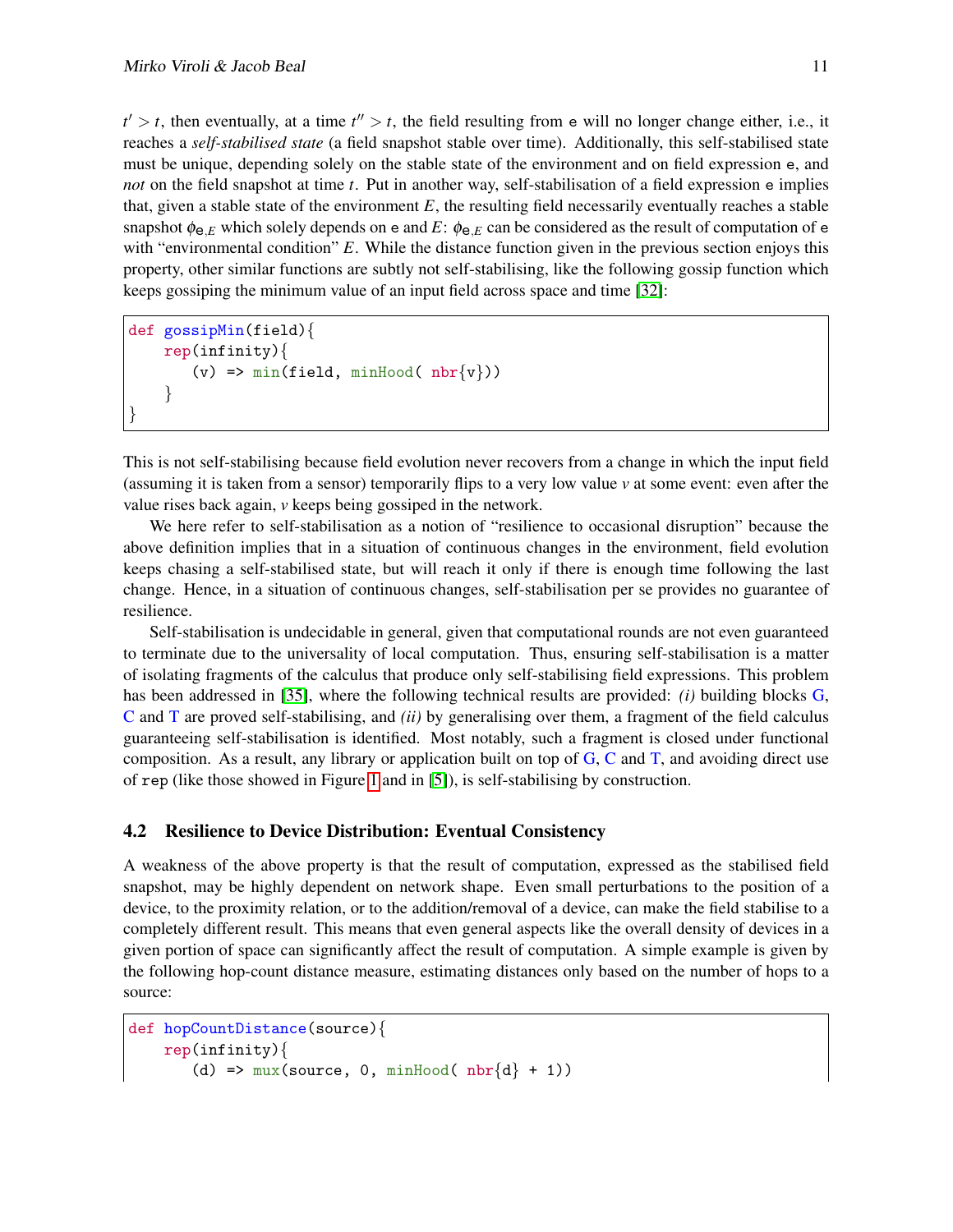## } }

There, doubling the density of devices while keeping a constant number of neighbours generally results in an increase of hop-count distances. Since practically the actual location of devices in a pervasive environment can be not known *a priori*, and even occasional changes to distribution can be the norm, one may want to introduce more specific forms of self-stabilisation, able to well tolerate changes to device distribution. Put in another way, we seek a property such that a field expression e necessarily eventually reaches a stable snapshot  $\phi_e$  that depends on e, and is "mostly independent" to the shape of the environment, especially at sufficiently high densities.

The work in [\[8\]](#page-11-8) address this issue by a notion of *eventual consistency*, essentially stating that, in addition to self-stabilisation, with the limit of event densities (devices and their work frequency) going to infinity, the stabilised state of computation converges. This notion of convergence is given by interpreting field snapshots as measurable functions over a continuous domain, and checking whether the Lebesgue integral of the absolute difference between the field snapshot obtained with a given density and that at infinite density actually converges to 0 as density goes to infinity. Though this notion does not measure the extent to which a device distribution change affects the result of computation, it can give guarantee of robustness to changes in the scale of the number of devices: at sufficient high densities, e.g. a disrupting change like increasing by 1 the order of magnitude of device densities is not going to significantly affect the shape of the stabilised field snapshot. So, one can easily expect that simpler changes like addition/removal/relocation or one or more devices will likely be irrelevant to the overall computation.

Ensuring eventual consistency is harder than simple self-stabilisation, because of a *boundary* problem. Many computations involve discrete approximations of non-continuous built-in functions (like test for equality between numbers) which tend to be very fragile to small changes in position (and distances) of devices. In [\[8\]](#page-11-8), GPI calculus is introduced as a fragment of field calculus (a fragment significantly smaller than the one of self-stabilisation in [\[35\]](#page-13-7)) which is based on two mechanisms. First, the only allowed form of field evolution is with a "Gradient Path Integral" construct, essentially spreading information outward from a source *s* and returning at each device *d* the result of computing the integral of a provided function across the shortest path connecting *s* with *d*. Examples of fields one can create with this construct include distance measures, broadcasts, and obstacle forecasting, all possibly realised with different kinds of metrics and combined arbitrarily. Second, expressions that can lead to fragile "boundary" values (due to use of non-continuous functions) are marked, such that values cannot differ over any significant region of the field.

#### 4.3 Resilience to Ongoing Perturbations: Controlling Dynamical Performance

What kind of resiliency support can we provide in the case of ongoing perturbations of the environment? There, it is not sufficient simply to know that a system self-stabilises, but it is very important *how* self-stabilisation is reached. Depending on the application context, we might simply seek fast selfstabilisation, while in other cases we can tolerate slow self-stabilisation provided there is smoothness, i.e., field evolution never shifts to snapshots that are too distant from the actual result of self-stabilisation once reached. While fast self-stabilisation can be useful with frequent, though non-continuous changes, smooth self-stabilisation may be needed with continuous changes, as in the case of many mobile networks. Two contributions have been provided in the direction of better controlling field dynamics, so far.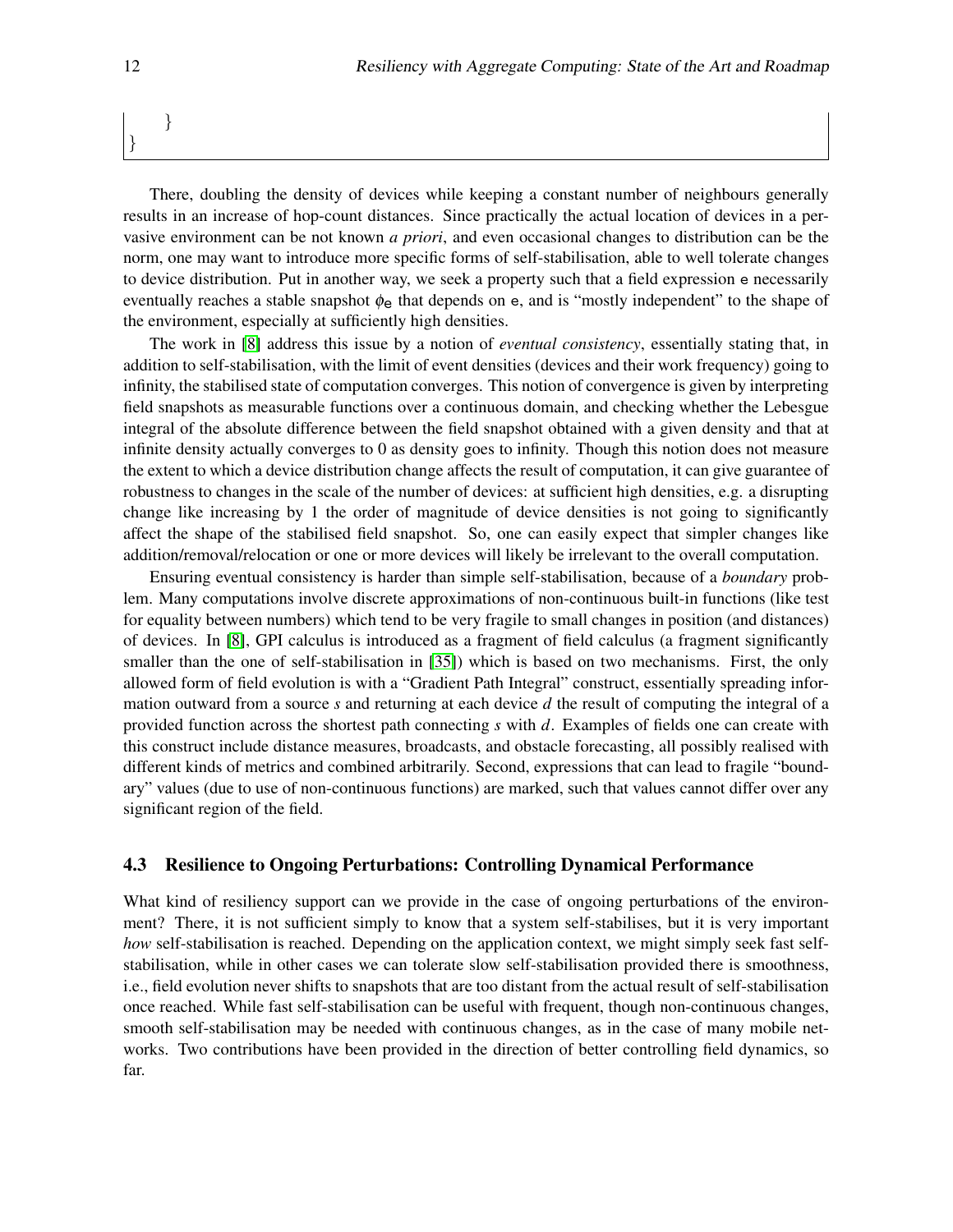First, in [\[35\]](#page-13-7) an engineering methodology is presented in which G, C and T are selectively replaced with alternative and more specialized implementations that can better trade off speed with adaptiveness in certain contexts of usage. For instance, the approach in [\[1\]](#page-11-9) can be used to compute distances instead of by the standard implementation of G, especially when direction of movement to the source is more important than actual estimation of distance, while a multi-path collection of information can be used instead of C's single path one when reactivity to network changes is more important than reactivity to changes in the collected data.

Second, in [\[32\]](#page-13-8) a technique is proposed to turn gossiping into a self-stabilising process by means of running multiple replicas of gossiping in parallel at staggered times. If the proper duration of such replicas can be statically estimated, replicated gossip provides a much more controlled evolution of dynamics. As suggested in next section, this approach might be evaluated as a general meta-technique to improve speed and smoothness of self-stabilisation.

### <span id="page-8-0"></span>5 Roadmap of Foundational Problems

The results reviewed so far represent important progress in methods for the engineering of collective adaptive systems. Many foundational questions remain to be addressed, however, and resolving these questions will both broaden the applicability of aggregate computing and improve the guarantees of resilience and performance that can be made. We now present our view on the critical foundational problems still to be addressed, organising the current key open foundational problems into four thematic groups: universality, static properties, dynamic properties, and workflow constructs.

### 5.1 Universality

The notion of computational universality has long been well-developed both for individual devices and for networks of devices. In this sense, there is a trivial sense in which aggregate computing can be readily shown as being universal, through the computational universality of the individual devices in the aggregate. At the aggregate level, however, studying universality helps reasoning in terms of expressiveness, allowing one to understand whether a given choice of language constructs is sufficient to express all required behaviour, and to assess comparison between different languages.

- *Discrete notion of universality.* A first notion of universality can be achieved by looking at which kinds of computations one can achieve on a given domain (defined as a finite set of events as of Section 3). Reasonable hypotheses there are that each device can compute with universal Turing power, and that inputs come from values in the local context (sensors and neighbour events).
- *Continuous notion of universality.* The work in [\[7,](#page-11-10) [2\]](#page-11-11) suggests a different notion of universality, that focusses instead on the ability of field computations to generate fields defined over continuous space and time. Similar hypotheses here are that such fields can be locally effectively computed, and that information at an event  $\varepsilon$  can solely depend on information from the cone of past events from which  $\varepsilon$  is reachable considering a certain maximum velocity of information. With this notion, field calculus is argued to be universal in [\[7\]](#page-11-10). Considering less specific versions of universality is a key future work.
- *Consistency between notions universality.* Clearly, many notions of universality can be defined, and hence it will be key to compare and connect them. The work in [\[35\]](#page-13-7) already connects discrete and continuous domains for defining the notion of eventual consistency, which can inspire the definition of a unified notion capturing both discrete and continuous domains.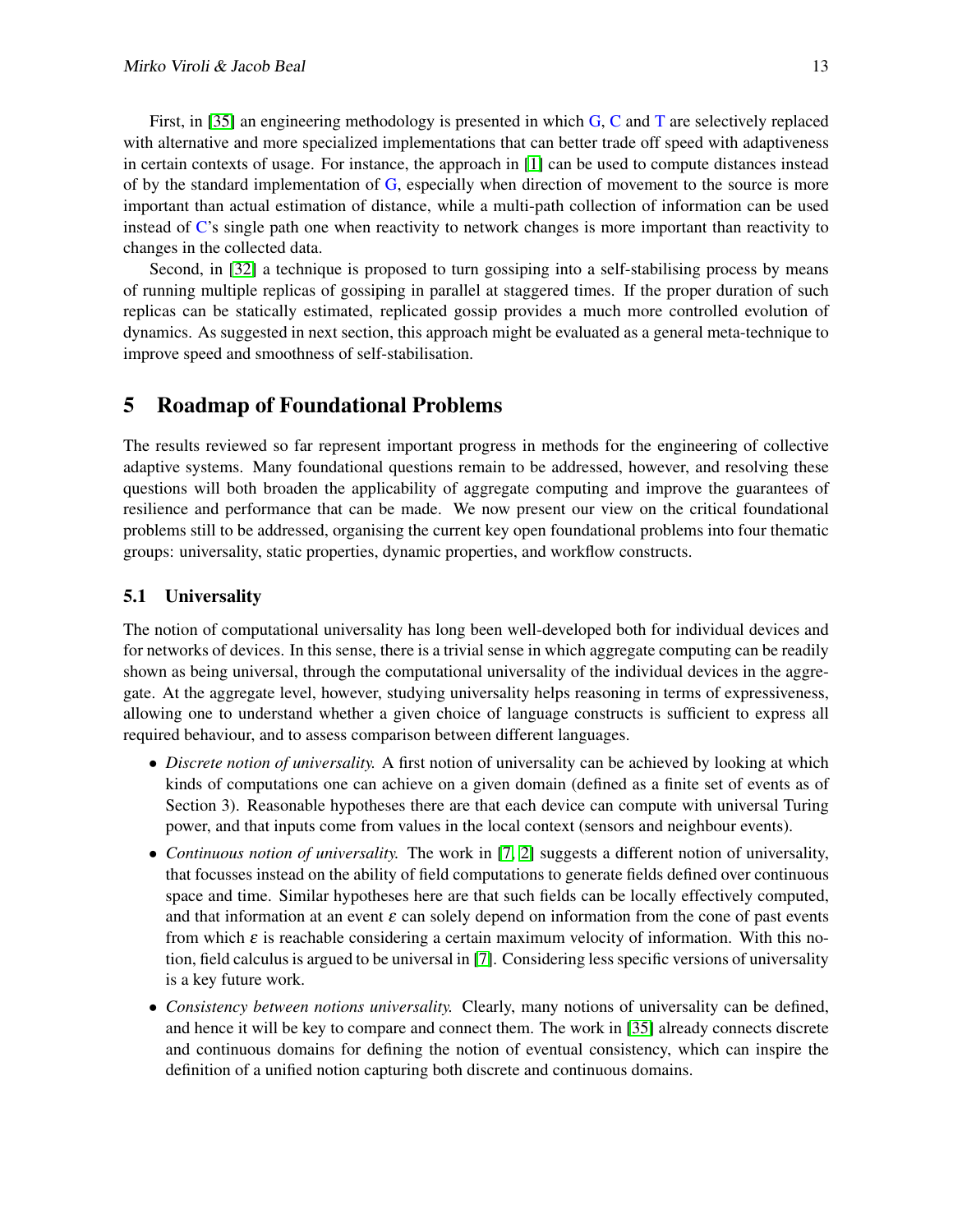• *Mobile devices.* The notions of continuous computation presented in [\[7,](#page-11-10) [2\]](#page-11-11) address only stationary devices, while in many real-world systems the devices either move themselves or are moved by external forces (e.g., a personal device carried by its owner). Consistency between continuous and discrete computational models needs to extend to these cases, as well as accounting for the qualitatively different behavior between tightly packed ("solid"), loosely packed ("liquid"), and sparse ("gas") distributions of mobile devices.

### 5.2 Static Properties

A key advantage of aggregate computing compared to other approached for designing self-organising systems is its ability to compositionally and declaratively express complex behaviour. Its functional nature, in particular, allows one to readily reason formally on the expected behaviour of a program. Many interesting results have already emerged in the area of "static properties," namely, properties of the result of computation, neglecting transitory aspects that concern dynamics of evolution, but there are important areas for which these should be further extended.

- *Fragments of resilient behaviour.* As described in previous section, in [\[35\]](#page-13-7) a fragment of selfstabilising field expressions has been identified by generalisation of building blocks G, C and T into specific usage patterns for *rep* construct. Such patterns require to inspect whether certain subexpressions enjoy properties of monotonicity, boundedness, progressiveness and so on. The work in [\[15\]](#page-12-14) shows how automatically proving such properties in practice is not very easy. Important future work here is to find a larger fragment, with patterns easier to automatically check.
- *Beyond existing building blocks.* A reason for the current limited extent of the fragment of selfstabilising expressions is due to the fact that it originated from  $G$ ,  $C$  and  $T$ , which were identified as reusable blocks even before the self-stabilisation property was established. These three building blocks allow one to functional compose operations of collection and spreading of information, along with functions taking into account timing mechanisms. Although quite expressive, these do not cover all of the useful patterns of self-stabilising algorithms. Identifying new building blocks is key to enlarge the set of resilient aggregate behaviours one can engineer. Areas of future work in this context include but are not limited to graph-based algorithms, adaptive leader election, clustering of data, flocking, and so on.
- *Model-checking and other formal methods*. Recently, formal models are increasingly investgated to predict quantitative and qualitative properties of collective adaptive systems. To trade off verification time with accuracy, statistical model-checking [\[24\]](#page-12-15) is often used instead of classical modelchecking in addition to standard simulation, though it only partially alleviates the scalability problem. Recently, fluid flow and mean-field approximations have been proposed to turn large-scale computational systems into systems of differential equations that one could solve analytically or use to derive an evaluation of system behaviour [\[23,](#page-12-16) [12\]](#page-11-12). We believe that research on aggregate computing can aim at going beyond existing uses of such techniques, more directly addressing space-time considerations and relationship with countinuous notions of computational fields.

### 5.3 Dynamic Properties

As discussed in Section 4, the framework of self-stabilisation, though rather expressive, does not address a number of issues of high practical impact, including performance issues as well as quantitative considerations related to transitory errors in the expected behaviour. Though rather difficult to address in general, study of dynamic properties is a key ingredient for future research on aggregate computing.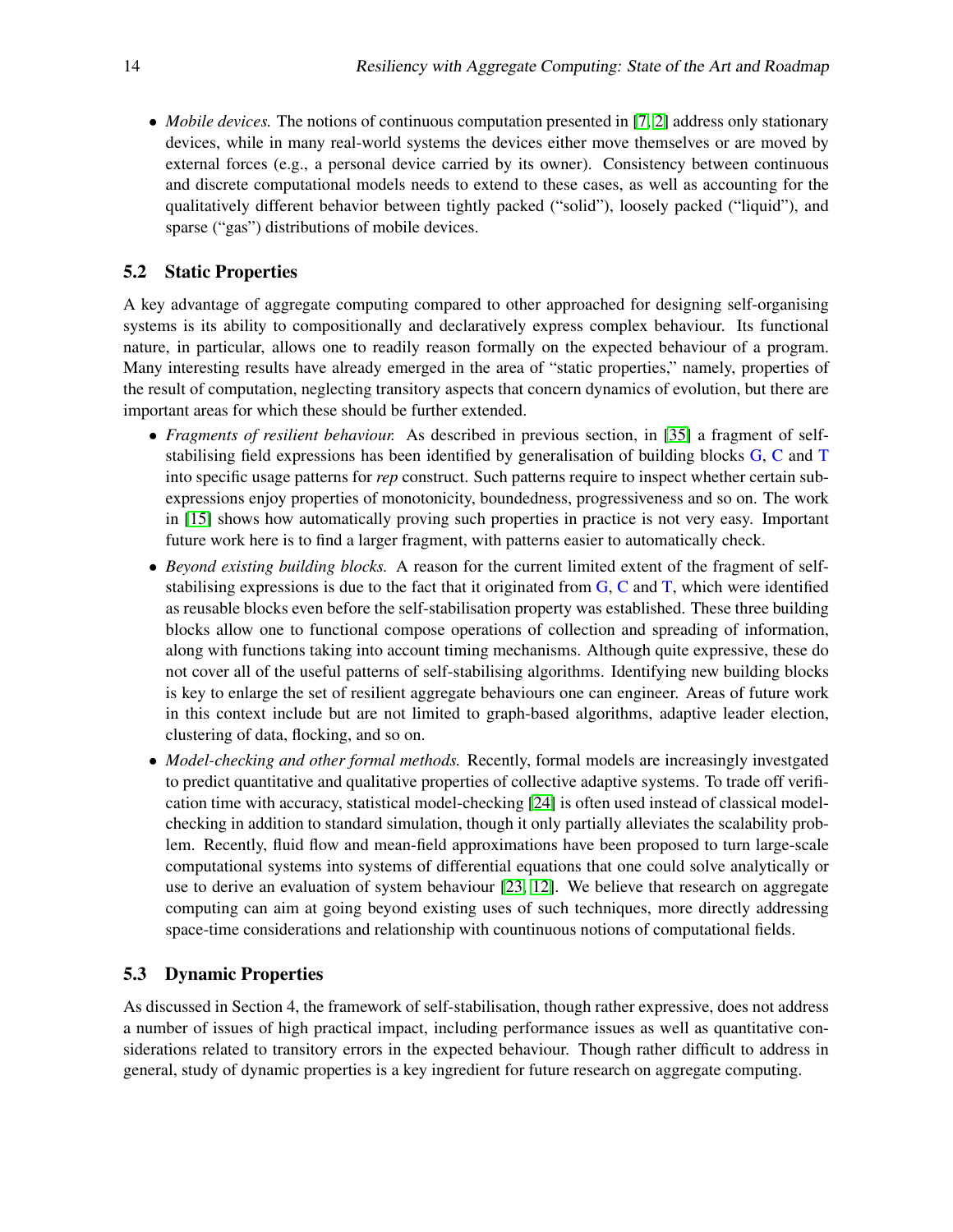- *Characterisation of resilience.* We believe that a first step towards a more clear understanding of the problem is to analyse the full spectrum of resilience, so as to identify what kind of changes an aggregate system should aim at adapting to, and the extent to which this is done in a proper and satisfactory way.
- *Speed and smoothness of self-stabilisation and eventual-consistency.* Even when considering selfstabilisation, we find it key to identify formal means by which one can check, control, and then enact, various levels of speed to self-stabilisation, or of smoothness, defined as the ability of evolving towards a stable state along a trajectory guaranteeing good intermediate results. Key issues in this context include finding building block implementations for which extensive empirical analysis can be conducted to study dynamic properties, and addressing the more general problem of how properties of dynamics of certain components are preserved (or at least bounded) by composition.
- *Meta-algorithms for resiliency of dynamics.* Of great interest are those techniques that can be applied to a large class of aggregate computations that can improve their resilience, either in terms of turning non-self-stabilising computations into self-stabilising ones, speeding up self-stabilisation, or generally smoothing behaviour. Replicated instances, as initially studied in [\[32\]](#page-13-8), are an example of such a technique, which has to be more systematically studied to identify applicability, methodologies for tuning parameters, and extensions to advance flexibility.

## 5.4 Workflow Constructs

The functional paradigm adopted by aggregate computing promotes a clear design of the interface of pieces of collective adaptive behaviour, paving the way towards composition, reuse, and substitutability. On the other hand, simple composition may itself be quickly found too limited in expressive complex interactions between modules. More generally, thinking about aggregate computations in terms of workflow (e.g., sequencing of processes) will be important for dealing with a number of complex real-world applications.

- *From fields to processes.* How might we deal with a multiset of interacting processes, as typically considered in process calculi, in the context of aggregate computing? Answering this question is key for a number of important results to be achieved, particularly for defining execution platforms for ecosystems of pervasive computing services. Possibly, this can be addressed by new constructs for the field calculus, capturing parallel composition, interleaved execution, and forms of aggregate interaction. The alignedMap mechanism exploit in [\[32\]](#page-13-8) is an initial attempt in that direction.
- *Workflow constructs.* As a notion of process is correctly identified and supported by the field calculus, new building blocks will be needed to expressively compose such processes. It will be needed to clearly identify the distributed starts and ends of a process, so as to support process sequencing, join, fork and similar workflow constructs. Likewise, virtual-machine aspects like handling of exceptions and garbage collection need to be supported in order to provide a full framework for executing complex processes at the aggregate level.

## <span id="page-10-0"></span>6 Conclusions

Aggregate programming is an emerging approach to the engineering of collective adaptive systems. The layered approach advocated by aggregate computing rests on the core computational model of field-based programming embodied in field calculus. Resilience is then provided by restriction to building blocks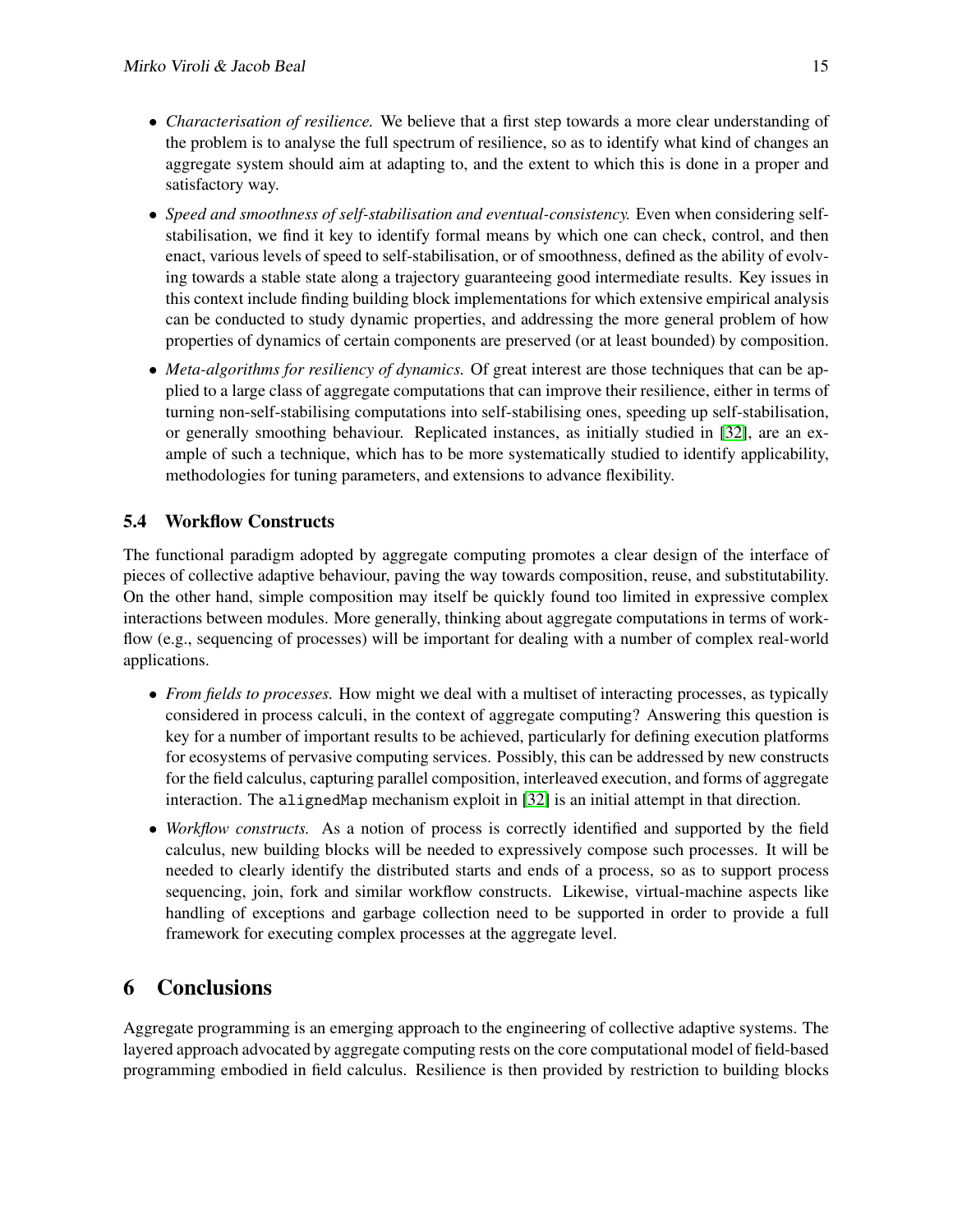that both provide desired resilience properties and that preserve these properties when composed with one another: to date, self-stabilization provides resilience to occasional disruptions, eventual consistency provides resilience to distribution of devices, and substitutability can be used to improve the dynamical performance of systems.

Looking toward the future, we have presented a roadmap organising the key foundational problems for advancing aggregate computing. Beyond this roadmap, there are also a number of pragmatic challenges to address, such as: improvement of aggregate programming software tools and language implementations; characterisation and optimisation of costs in computation, communication, energy consumption, and the like; extension of the libraries and APIs; and development of additional tools and other aspects of the engineering ecosystem. Finally, ongoing work on applications will both realise the value of these approaches into real engineered systems as well as presenting challenges that we expect to feedback into foundational and practical investigation.

### References

- <span id="page-11-9"></span>[1] Jacob Beal (2009): *Flexible Self-Healing Gradients*. In: ACM Symposium on Applied Computing, ACM, New York, NY, USA, pp. 1197–1201, doi[:10.1145/1529282.1529550.](http://dx.doi.org/10.1145/1529282.1529550)
- <span id="page-11-11"></span>[2] Jacob Beal (2010): *A Basis Set of Operators for Space-Time Computations*. In: Spatial Computing Workshop, doi[:10.1109/SASOW.2010.21.](http://dx.doi.org/10.1109/SASOW.2010.21)
- <span id="page-11-4"></span>[3] Jacob Beal & Jonathan Bachrach (2006): *Infrastructure for Engineered Emergence in Sensor/Actuator Networks*. IEEE Intelligent Systems 21, pp. 10–19, doi[:10.1109/mis.2006.29.](http://dx.doi.org/10.1109/mis.2006.29)
- <span id="page-11-0"></span>[4] Jacob Beal, Stefan Dulman, Kyle Usbeck, Mirko Viroli & Nikolaus Correll (2013): *Organizing the Aggregate: Languages for Spatial Computing*. In Marjan Mernik, editor: Formal and Practical Aspects of Domain-Specific Languages: Recent Developments, chapter 16, IGI Global, pp. 436–501, doi[:10.4018/978-](http://dx.doi.org/10.4018/978-1-4666-2092-6.ch016) [1-4666-2092-6.ch016.](http://dx.doi.org/10.4018/978-1-4666-2092-6.ch016)
- <span id="page-11-5"></span>[5] Jacob Beal, Danilo Pianini & Mirko Viroli (2015): *Aggregate Programming for the Internet of Things*. IEEE Computer 48(9), doi[:10.1109/MC.2015.261.](http://dx.doi.org/10.1109/MC.2015.261)
- <span id="page-11-6"></span>[6] Jacob Beal, Kyle Usbeck & Brett Benyo (2013): *On the Evaluation of Space-Time Functions*. The Computer Journal 56(12), pp. 1500–1517, doi[:10.1093/comjnl/bxs099.](http://dx.doi.org/10.1093/comjnl/bxs099)
- <span id="page-11-10"></span>[7] Jacob Beal, Mirko Viroli & Ferruccio Damiani (2014): *Towards a Unified Model of Spatial Computing*. In: 7th Spatial Computing Workshop (SCW 2014), AAMAS 2014, Paris, France.
- <span id="page-11-8"></span>[8] Jacob Beal, Mirko Viroli, Danilo Pianini & Ferruccio Damiani (2016): *Self-adaptation to Device Distribution Changes in Situated Computing Systems*. In: IEEE Conference on Self-Adaptive and Self-Organising Systems (SASO 2016), IEEE. To appear.
- <span id="page-11-3"></span>[9] Lorenzo Bettini, Viviana Bono, Rocco De Nicola, Gian Luigi Ferrari, Daniele Gorla, Michele Loreti, Eugenio Moggi, Rosario Pugliese, Emilio Tuosto & Betti Venneri (2003): *The Klaim Project: Theory and Practice*. In: Global Computing 2003, Lecture Notes in Computer Science 2874, Springer, pp. 88–150, doi[:10.1007/978-](http://dx.doi.org/10.1007/978-3-540-40042-4_4) [3-540-40042-4](http://dx.doi.org/10.1007/978-3-540-40042-4_4)\_4.
- <span id="page-11-1"></span>[10] Luca Cardelli & Philippa Gardner (2010): *Processes in Space*. In: 6th Conference on Computability in Europe, Lecture Notes in Computer Science 6158, Springer, pp. 78–87, doi[:10.1007/978-3-642-13962-8.](http://dx.doi.org/10.1007/978-3-642-13962-8)
- <span id="page-11-2"></span>[11] Luca Cardelli & Andrew D. Gordon (2000): *Mobile ambients*. Theoretical Computer Science 240(1), pp. 177–213, doi[:10.1016/S0304-3975\(99\)00231-5.](http://dx.doi.org/10.1016/S0304-3975(99)00231-5)
- <span id="page-11-12"></span>[12] Luca Cardelli, Mirco Tribastone, Max Tschaikowski & Andrea Vandin (2016): *Symbolic computation of differential equivalences*. In: POPL 2016, pp. 137–150, doi[:10.1145/2837614.2837649.](http://dx.doi.org/10.1145/2837614.2837649)
- <span id="page-11-7"></span>[13] Alonzo Church (1932): *A Set of Postulates for the Foundation of Logic*. Annals of Mathematics 33(2), pp. 346–366, doi[:10.2307/1968337.](http://dx.doi.org/10.2307/1968337)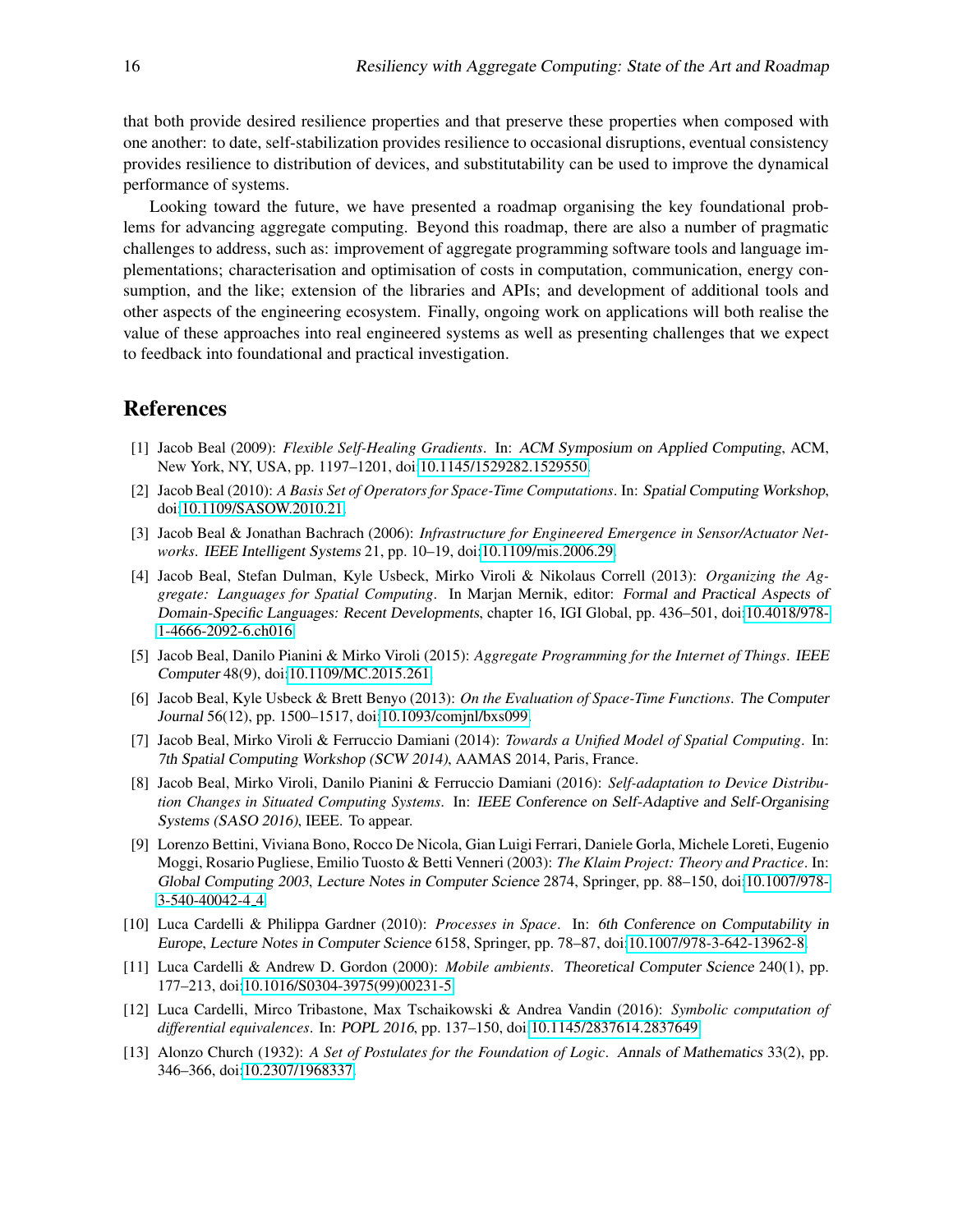- <span id="page-12-4"></span>[14] Daniel Coore (1999): *Botanical Computing: A Developmental Approach to Generating Inter connect Topologies on an Amorphous Computer*. Ph.D. thesis, MIT, Cambridge, MA, USA.
- <span id="page-12-14"></span>[15] Ferruccio Damiani & Mirko Viroli (2015): *Type-based Self-stabilisation for Computational Fields*. Logical Methods in Computer Science 11(4), pp. 1–53, doi[:10.2168/LMCS-11\(4:21\)2015.](http://dx.doi.org/10.2168/LMCS-11(4:21)2015)
- <span id="page-12-12"></span>[16] Ferruccio Damiani, Mirko Viroli & Jacob Beal (2016): *A type-sound calculus of computational fields*. Science of Computer Programming 117, pp. 17 – 44, doi[:10.1016/j.scico.2015.11.005.](http://dx.doi.org/10.1016/j.scico.2015.11.005)
- <span id="page-12-10"></span>[17] Ferruccio Damiani, Mirko Viroli, Danilo Pianini & Jacob Beal (2015): *Code Mobility Meets Selforganisation: A Higher-Order Calculus of Computational Fields*. In Susanne Graf & Mahesh Viswanathan, editors: Formal Techniques for Distributed Objects, Components, and Systems, Lecture Notes in Computer Science 9039, Springer International Publishing, pp. 113–128, doi[:10.1007/978-3-319-19195-9](http://dx.doi.org/10.1007/978-3-319-19195-9_8) 8.
- <span id="page-12-13"></span>[18] Jose Luis Fernandez-Marquez, Giovanna Di Marzo Serugendo, Sara Montagna, Mirko Viroli & Josep Lluís Arcos (2013): *Description and composition of bio-inspired design patterns: a complete overview*. Natural Computing 12(1), pp. 43–67, doi[:10.1007/s11047-012-9324-y.](http://dx.doi.org/10.1007/s11047-012-9324-y)
- <span id="page-12-8"></span>[19] Tim Finin, Richard Fritzson, Don McKay & Robin McEntire (1994): *KQML as an agent communication language*. In: Proceedings of the third international conference on Information and knowledge management, CIKM '94, ACM, New York, NY, USA, pp. 456–463, doi[:10.1145/191246.191322.](http://dx.doi.org/10.1145/191246.191322)
- <span id="page-12-9"></span>[20] Jean-Louis Giavitto, Christophe Godin, Olivier Michel & Przemyslaw Prusinkiewicz (2002): *Computational models for integrative and developmental biology*. Technical Report 72-2002, Univerite d'Evry, LaMI.
- <span id="page-12-11"></span>[21] Atsushi Igarashi, Benjamin C. Pierce & Philip Wadler (2001): *Featherweight Java: A Minimal Core Calculus for Java and GJ*. ACM Transactions on Programming Languages and Systems 23(3), pp. 396–450, doi[:10.1145/503502.503505.](http://dx.doi.org/10.1145/503502.503505)
- <span id="page-12-5"></span>[22] M.E. Inchiosa & M.T. Parker (2002): *Overcoming design and development challenges in agent-based modeling using ASCAPE*. Proceedings of the National Academy of Sciences of the United States of America 99(Suppl 3), p. 7304, doi[:10.1073/pnas.082081199.](http://dx.doi.org/10.1073/pnas.082081199)
- <span id="page-12-16"></span>[23] Diego Latella, Michele Loreti & Mieke Massink (2015): *On-the-fly PCTL fast mean-field approximated model-checking for self-organising coordination*. Sci. Comput. Program. 110, pp. 23–50, doi[:10.1016/j.scico.2015.06.009.](http://dx.doi.org/10.1016/j.scico.2015.06.009)
- <span id="page-12-15"></span>[24] Axel Legay, Benot Delahaye & Saddek Bensalem (2010): *Statistical Model Checking: An Overview*. In Howard Barringer, Ylies Falcone, Bernd Finkbeiner, Klaus Havelund, Insup Lee, Gordon Pace, Grigore Rou, Oleg Sokolsky & Nikolai Tillmann, editors: Runtime Verification, Lecture Notes in Computer Science 6418, Springer, pp. 122–135, doi[:10.1007/978-3-642-16612-9](http://dx.doi.org/10.1007/978-3-642-16612-9_11) 11.
- <span id="page-12-6"></span>[25] Samuel R. Madden, Robert Szewczyk, Michael J. Franklin & David Culler (2002): *Supporting Aggregate Queries Over Ad-Hoc Wireless Sensor Networks*. In: Workshop on Mobile Computing and Systems Applications, doi[:10.1109/MCSA.2002.1017485.](http://dx.doi.org/10.1109/MCSA.2002.1017485)
- <span id="page-12-0"></span>[26] Marco Mamei & Franco Zambonelli (2009): *Programming pervasive and mobile computing applications: The TOTA approach*. ACM Trans. on Software Engineering Methodologies 18(4), pp. 1–56, doi[:10.1145/1538942.1538945.](http://dx.doi.org/10.1145/1538942.1538945)
- <span id="page-12-2"></span>[27] Message Passing Interface Forum (2009): *MPI: A Message-Passing Interface Standard Version 2.2*.
- <span id="page-12-1"></span>[28] Robin Milner (2006): *Pure bigraphs: Structure and dynamics*. Information and Computation 204(1), pp. 60–122, doi[:10.1016/j.ic.2005.07.003.](http://dx.doi.org/10.1016/j.ic.2005.07.003)
- <span id="page-12-3"></span>[29] Radhika Nagpal (2001): *Programmable Self-Assembly: Constructing Global Shape using Biologicallyinspired Local Interactions and Origami Mathematics*. Ph.D. thesis, MIT, Cambridge, MA, USA.
- <span id="page-12-7"></span>[30] Ryan Newton & Matt Welsh (2004): *Region Streams: Functional Macroprogramming for Sensor Networks*. In: First International Workshop on Data Management for Sensor Networks (DMSN), pp. 78–87, doi[:10.1145/1052199.1052213.](http://dx.doi.org/10.1145/1052199.1052213)